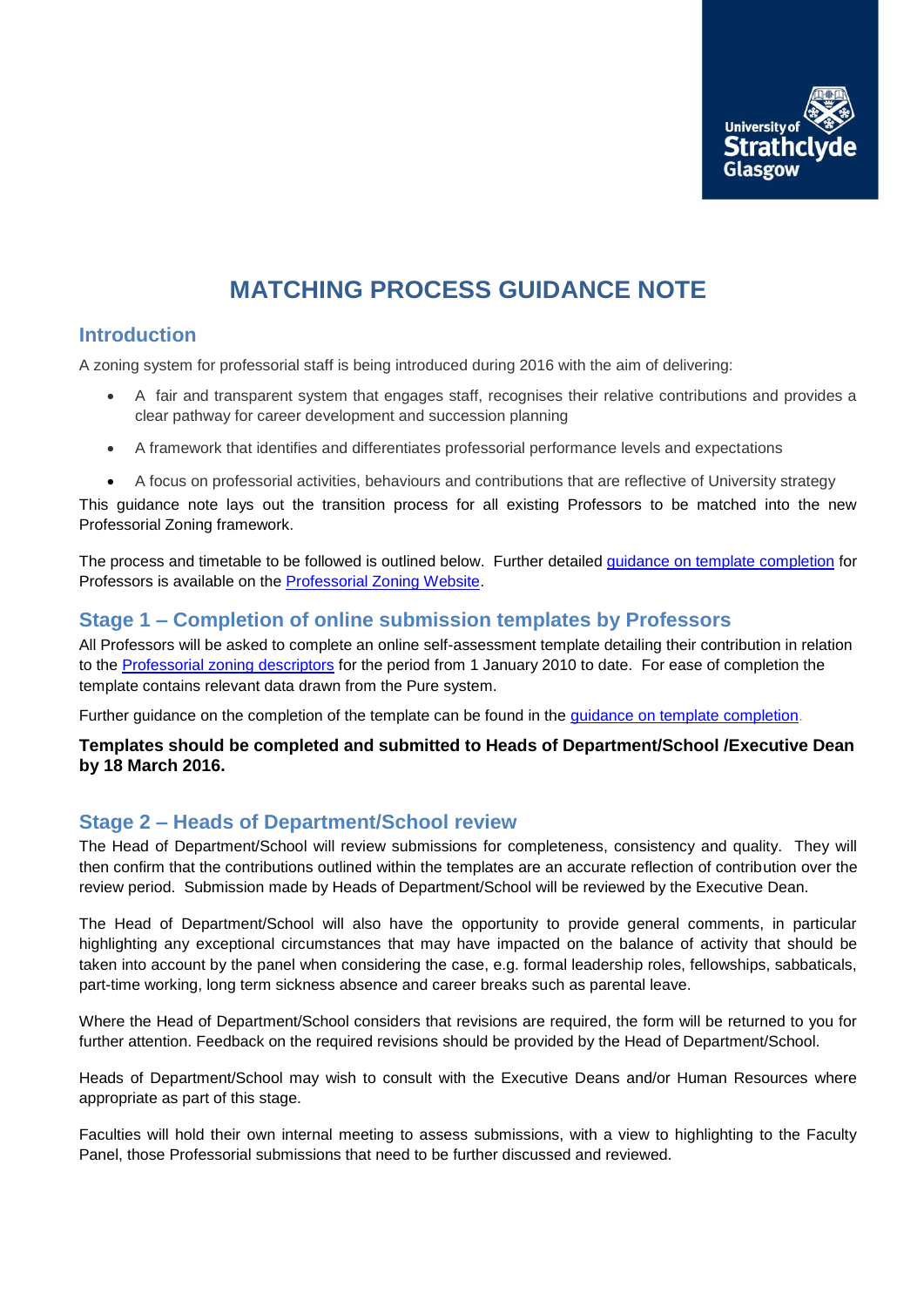#### **Templates should be submitted by Heads of Department/School for the Faculty review stage by the 15 April 2016.**

# **Stage 3 – Faculty Panel Preparation (16 April 2016 – May 2016)**

Prior to the Faculty panels a review of submissions will be undertaken within each Faculty to ensure consistency of the quality of submissions across Departments/Schools and to ensure that there is sufficient evidence for zone matching to take place. Provisional scores will be determined by the Faculty for consideration at the Faculty Panels. The process will be led by the Executive Dean with the involvement of appropriate senior members of Faculty management including the Heads of Department / School.

## **Stage 4 – Faculty Zoning Transition Panels (June 2016)**

The Faculty Zoning Panels will have the following membership:

Faculty Zoning Transition Panel

- Executive Dean (Chair)
- Vice Principal
- Dean or Vice-Dean from another Faculty
- A Senior Academic(s) (professor) from the Faculty (normally a member of the Faculty Management Team)
- HR representation
- Relevant Head(s) of Department/School (as required)
- Faculty Zoning Transition Panels will assess each submission, scoring the submission against the 4 primary indicators criteria and the 2 selected Key Contribution areas selected by each professor. More generally, they will also consider the contribution made across all 10 criteria within the 4 themes.
- In addition to the submissions for individual professors, relevant data sets will be provided to panel members in advance of the meeting for each Department providing context of Department / subject / discipline norms.
- At the panel meeting, the scores will be reviewed and discussion focussed around area where consensus on how evidence matches to criteria may be less clear. Following these discussions the Faculty Panel will make zone placement recommendations to the University Panel.
- The Faculty Panel will operate using consensus decision making (cases will be specifically referred to the University Panel if a decision cannot be reached).

Following the panel meeting, the scores for all participants will be collated and initial analysis undertaken to highlight potential anomalies. These will be discussed with the panel chair and if required, revisited by the panel prior to submission to the University Panel.

### **Stage 5 – University Zoning Transition Panel (August/September 2016)**

The University Panel will have the following membership.

| University Zoning Transition Panel |                                       |
|------------------------------------|---------------------------------------|
|                                    | • The Principal (Chair)               |
|                                    | • Vice Principal                      |
|                                    | • Executive Deans                     |
| $\bullet$                          | <b>Professional Services Director</b> |
|                                    | Deputy Director of Human Resources    |

- The University Panel has a moderation role looking at overall distribution across the zones.
- The University Panel will:
	- o Receive comments from Executive Deans on distribution characteristics within their Faculty.
	- $\circ$  Take an overview, endorsing all Zone 1 and Zone 2 recommendations (with the option to consider any individual case, but generally reviewing summary reports only).